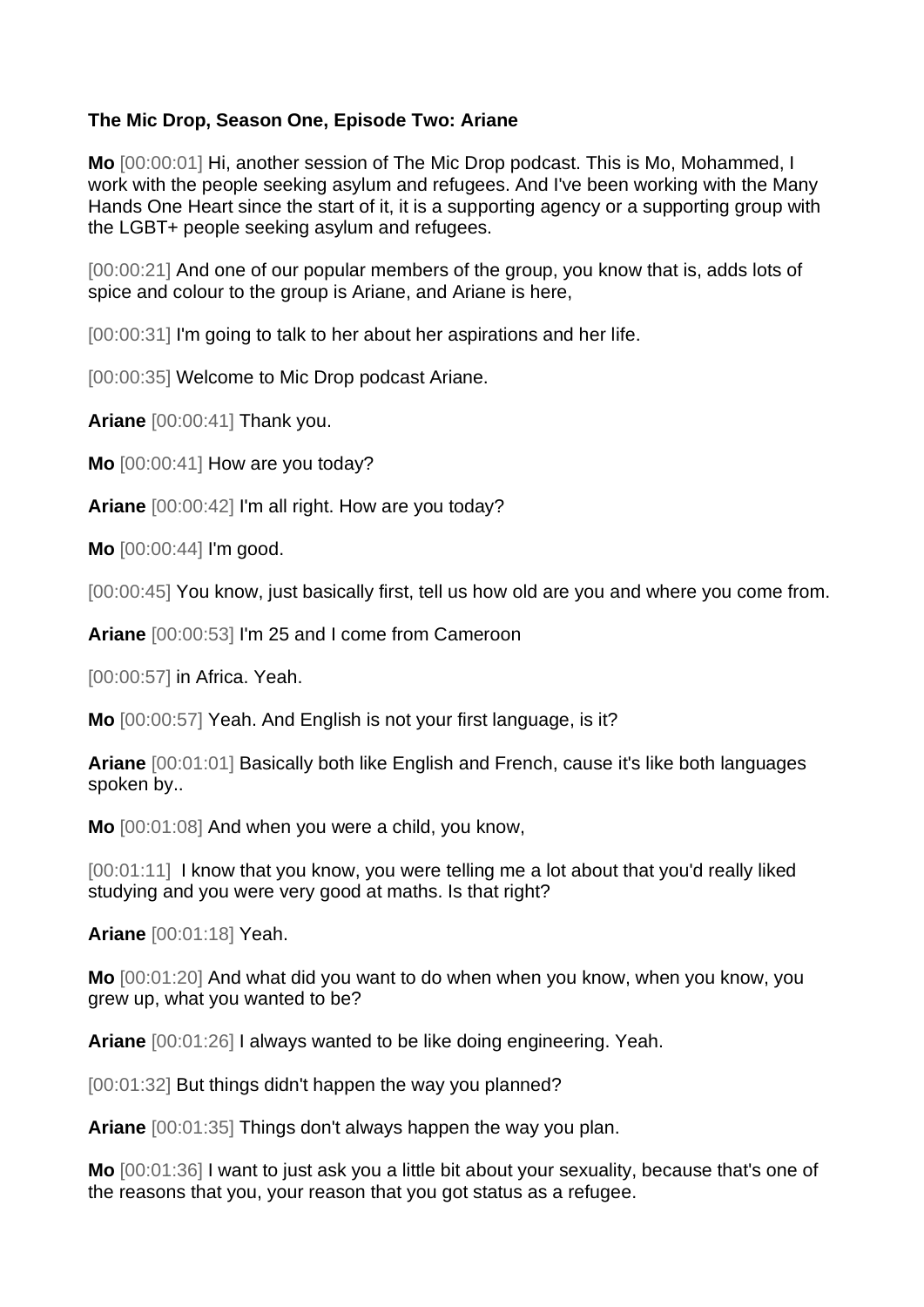[00:01:47] What are you, how do you identify yourself?

**Ariane** [00:01:49] As a lesbian, yeah.

**Mo** [00:01:53] And what is a life as a lesbian life back in Camaroon?

**Ariane** [00:01:58] It's basically like not existence cos

[00:02:03] most people don't accept it or don't consider that as being a normal thing to be. So I guess life is not possible there and it's a bit stressful. You go through a lot and it's just not normal to be a lesbian there.

**Mo** [00:02:20] Is it illegal as well or is it?

**Ariane** [00:02:22] Yeah it's illegal,

[00:02:23] you can be sentenced to like up to 2 to 10 years inprisonment. And as well as the population public whipping or anything else, like it's not accepted there.

**Mo** [00:02:36] And that's one of the reasons you left your country?

**Ariane** [00:02:38] Yeah.

**Mo** [00:02:39] Yeah. And when you left your country, I believe you had a relative here, is that right?

**Ariane** [00:02:44] Yeah. My auntie.

**Mo** [00:02:45] Yeah. And you went to stay with your auntie is that right?

**Ariane** [00:02:48] Yeah, I was staying with my auntie for up to a year and eight month. She lives in Manchester.

**Mo** [00:02:55] And if I remember rightly, you told me about your auntie when she finds out about your sexuality, how did she act?

**Ariane** [00:03:02] She didn't appreciate it, she was just like 'No', she couldn't believe this, like this isn't happening in her family, which is my family as well. But she was like, no she couldn't just accept it.

**Mo** [00:03:15] What happened to you then?

**Ariane** [00:03:16] She basically told me to go out of her house and that she couldn't live that influence around her kids.

**Mo** [00:03:25] So did you. Yeah. So you were homeless?

**Ariane** [00:03:28] Yeah. Like for two weeks.

**Mo** [00:03:30] Two weeks. Where did you sleep? What did you do?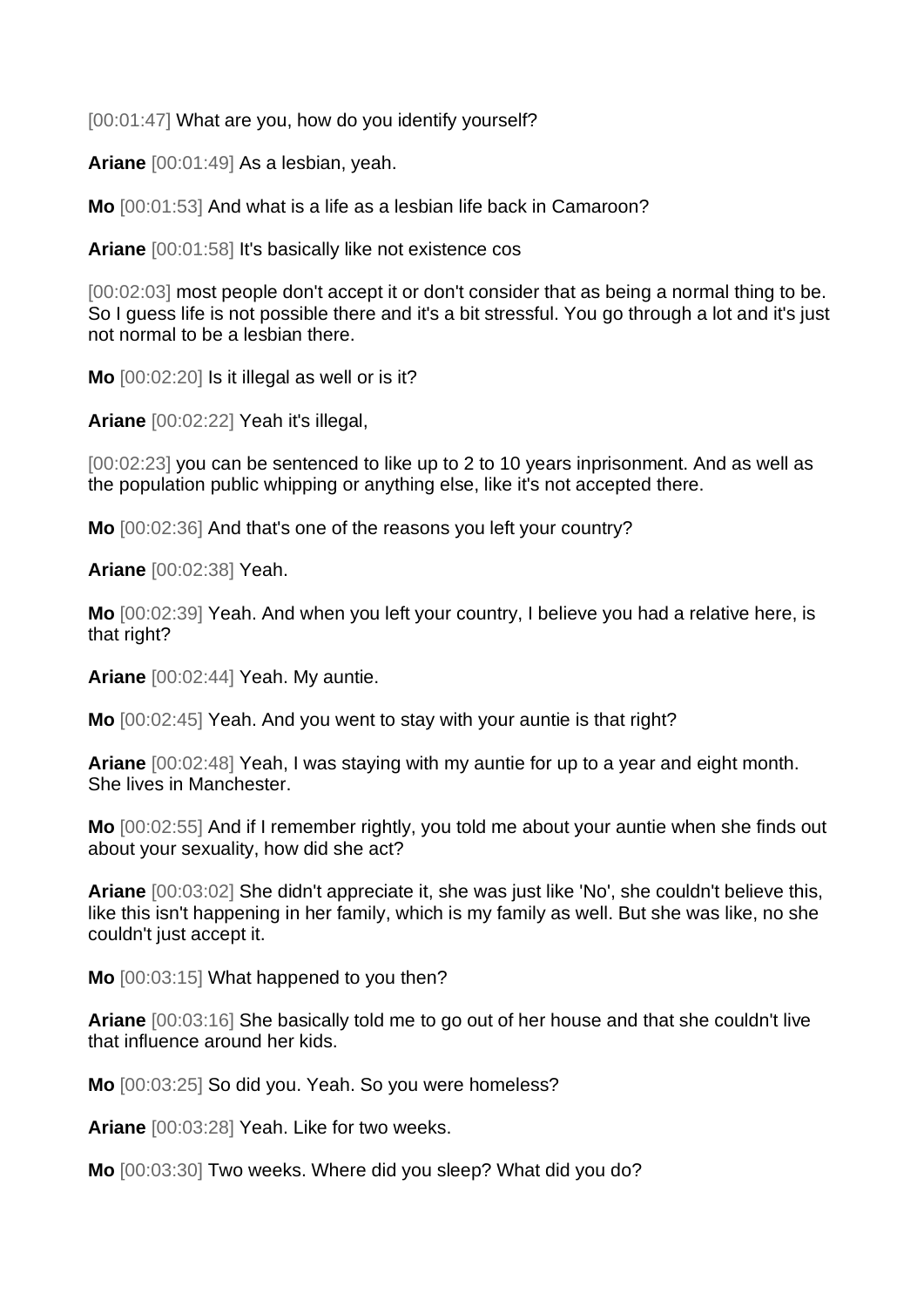**Ariane** [00:03:33] I was just wandering around because I had some friends but we're like that close

[00:03:37] to go to their places or to their homes. But I was just basically like in the town wandering around and everything.

**Mo** [00:03:46] So you lived basically lived in the street?

**Ariane** [00:03:48] Yeah.

**Mo** [00:03:51] I hope you don't mind me asking you, how did you get money to eat or stuff like that.

**Ariane** [00:03:57] Basically, like there are like some charities, organisations in Manchester, that offer like free meals and free food, like shelter places where you can go and in churches as well, where you can have like free meals. And just that's just it.

**Mo** [00:04:13] I forgot to ask you about your parents. Did they accept or did they know? Did accept your sexuality?

**Ariane** [00:04:18] No, they don't. They definitely don't.

**Mo** [00:04:20] So you couldn't ask for help from your family?

**Ariane** [00:04:23] No, from nobody from my family, no.

**Mo** [00:04:25] You really didn't know, is that right, you didn't really know that when you come to UK, you can actually seek asylum on your sexuality.

**Ariane** [00:04:34] Yeah. I didn't know that I wasn't aware.

**Mo** [00:04:36] How did you find out?

**Ariane** [00:04:38] There was this girl, Pamela, I met her in Manchester once and she's the one who advised me to go and claim asylum. That's basically what I did. Because she's the one who told me, oh no, you can claim asylum and everything.

**Mo** [00:04:51] And they would send you to Liverpool?

**Ariane** [00:04:54] Yeah, I went to London, I claimed asylum and they sent me to Liverpool like three days after.

**Mo** [00:05:02] I do remember that, I do remember you coming to the group. You weren't in a happy place, was that right?

**Ariane** [00:05:09] Oh, I was in a very dark place, like I wasn't in a happy place at all.

**Mo** [00:05:14] Yeah. And do you think the group Many Hands One Heart help you in any way to sort of...

**Ariane** [00:05:19] Greatly, like,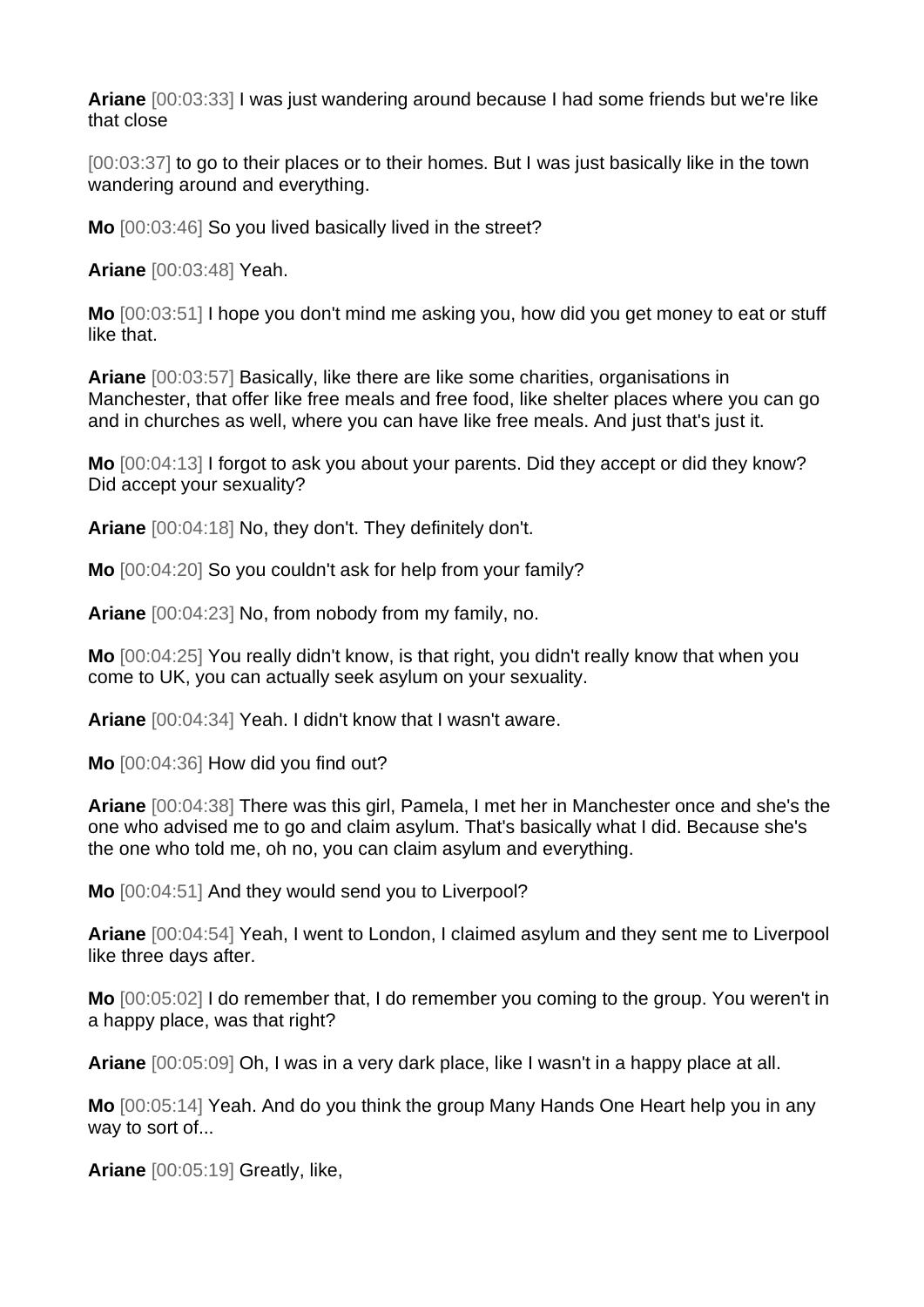[00:05:21] really, they really help me like emotionally as well as socially. And also I can sav even intellectually, because I was not feeling so isolated anymore. And I knew like I had more knowledge from taking parts in meetings from the group and everything.

**Mo** [00:05:39] Sorry to interrupt you.

**Ariane** [00:05:41] No, it's fine.

**Mo** [00:05:41] I just want to say then you start having a relationship with another member of the Many Hands One Heart.

**Ariane** [00:05:47] Yeah, we started like dating and stuff.

[00:05:53] Yeah.

**Mo** [00:05:54] And that was probably the first time you had openly...

**Ariane** [00:05:57] Yeah. Because obviously when you're coming from somewhere where it's not openly accepted you don't necessarily think it's going to be accepted here as well, you still have those like the fears, thinking of, or probably you're still scared or you don't think it's allowed or..yeah

**Mo** [00:06:16] Your case was quite interesting, you know, the reason I would I'm saying that is because you had a lot of evidence that about your sexuality back home.

**Ariane** [00:06:27] Yeah.

**Mo** [00:06:27] There was an article about you in the newspaper in french. And also, there was no problem with proving your sexuality. And also sexuality, as you said, is, homosexuality is illegal in your country. So there are two reasons that they should,

[00:06:44] you should have been accepted and your case should have been accepted at the start. Can you tell us why you weren't accept at the first, when you applied?

**Ariane** [00:06:54] Yeah, I think when I went for my interview with the Home Office they were like, they sent me a letter. And in the letter they were saying, giving me the reasons of refusal and the most, the main reason was like your documents are in french so we don't understand it,

[00:07:11] so we can't give you asylum because we don't we don't consider the documents...

**Mo** [00:07:14] Did you have solicitors?

**Ariane** [00:07:15] I didn't have a solicitor, I just went, like...

**Mo** [00:07:18] So you didn't have solicitors?

**Ariane** [00:07:19] No.

**Mo** [00:07:19] And you had no money to translate your documents.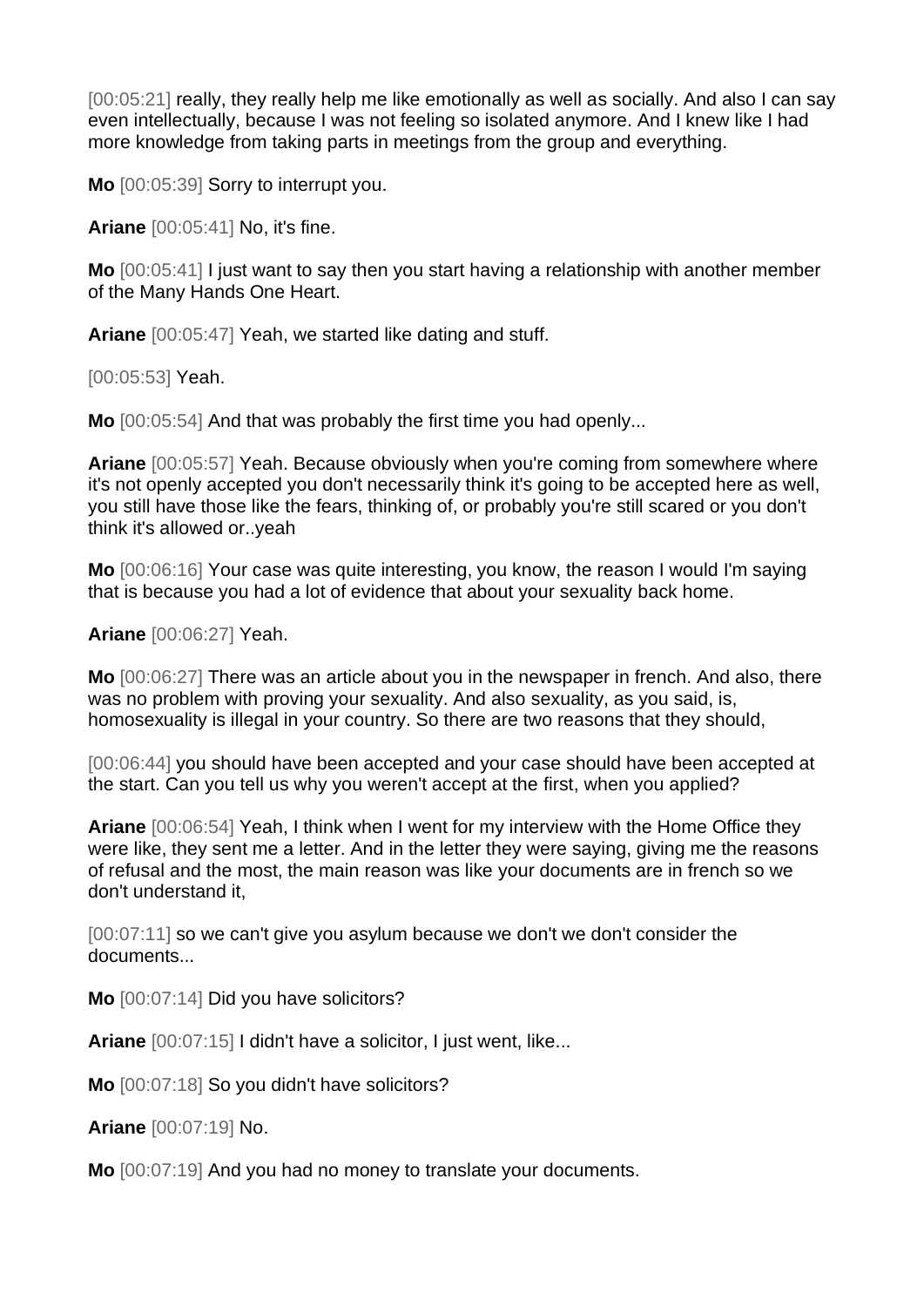**Ariane** [00:07:23] No, I didn't have money.

**Mo** [00:07:23] And the Home Office didn't help you at all with that?

**Ariane** [00:07:26] No. So basically they said your documents are in French, so we won't consider these, and you don't have a partner, we won't consider this and that it just it, those are just the two reasons they gave.

**Mo** [00:07:40] After that, your appeal you got solicitors.

**Ariane** [00:07:44] Yeah.

**Mo** [00:07:44] Can you just tell us what happened, how did it happen, you know, because I come back to you joined the group, sometime in March was it?

**Ariane** [00:07:55] Yeah. I guess it was March 18th.

**Mo** [00:07:58] And we had the event in May. What was the event?

**Ariane** [00:08:03] It was IDAHOBIT I guess it was in 2018, right? Yeah. National Day Against Homophobia, Biphobia and Transphobia. Yeah. And I sang there and I guess that's where, that's where it started, that's where you met this Jo Berger (sp?) I don't remeber her name..

**Mo** [00:08:22] Just basically this story, if you don't mind me telling people.

**Ariane** [00:08:26] Yeah, it's fine.

**Mo** [00:08:27] It was just you sang and your voice was unbelievable. A lot of people cried because I actually told them about your story, not a lot, and then many English people that were in the meeting group, they started offering us help from all around UK, not just from Liverpool. And then you find a solicitor. And they translated your documents. And then you were accepted. So your talent there, you know, helped you.

**Ariane** [00:08:55] Yeah I guess.

**Mo** [00:08:56] And I like to at the end of this, I like you to give us a song, if you don't mind. You know, I've just tried to because you're a good, really you've got a fantastic voice. Have you actually tried to, you know, go on to television or, you know, to, you know, performing in a higher profile event?

**Ariane** [00:09:16] I was referred by I don't remember who it was but I was referred to Britain's Got Talent. Yeah. And I did the auditions and they accepted me and they asked me to send a second video, which I did but I guess at that stage it was mainly about my status here, because I wasn't having my papers yet, so that's the reason I didn't go forward.

**Mo** [00:09:42] OK, since you've got your status, you're still in a relationship, is that right with the same girl?

**Ariane** [00:09:46] Yeah.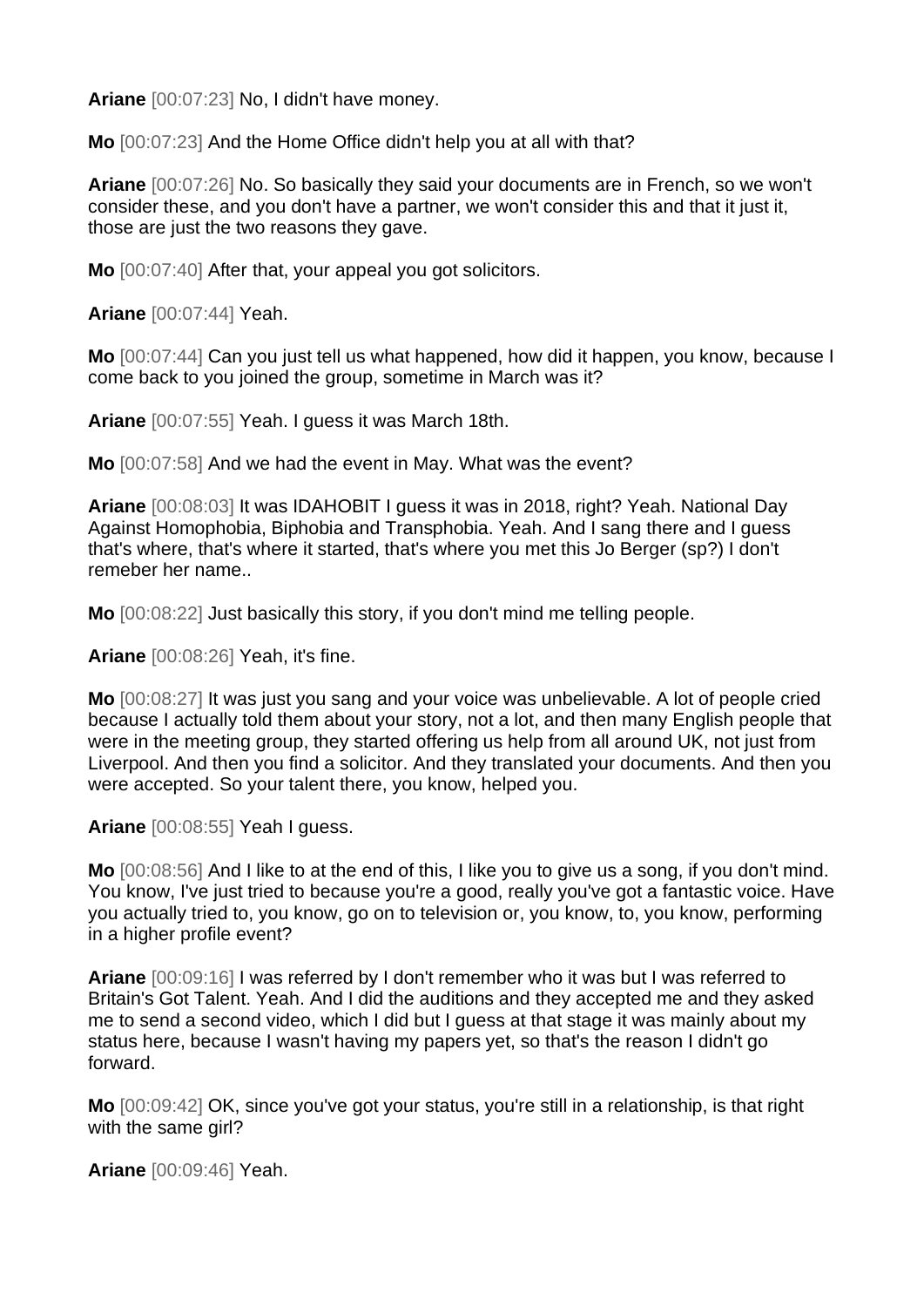**Mo** [00:09:49] And also, you know, one of the things you always wanted to do when you were a child was to go to university and to study.

[00:09:57] Is that right? What are you doing now, what's happened since?

**Ariane** [00:10:02] I'm actually studying at Edge Hill University, which is in Ormskirk in Lancashire, so I'm doing Nursing, first year adult nursing, general nursing.

**Mo** [00:10:14] Are you looking for a job?

**Ariane** [00:10:18] Yes, I've been applying for these jobs like Support Worker or Student Nurse at Royal Hospital. But they told me there's going to be vacancies around August, so while I'm waiting I'm just trying to apply for Support Working with some agencies yeah.

**Mo** [00:10:37] And apart from Many Hands One Heart are you do you have any other activities to help other people seeking asylum, refugees or immigrants?

**Ariane** [00:10:48] Yeah, because I go to this group in Manchester called African Rainbow Family, they've got to offer support to LGBTQ+ people and basically they do meetings once a month as well. I equally go to this, also a member of a campaign of These Walls Must Fall.

**Mo** [00:11:09] What is it about?

**Ariane** [00:11:09] Which is a campaign against immigration detention. Because I've, I have friends who have been to detention for six months, or people who died being in detention. So it just basically campaign which campaigns and against immigration detention. And with the aim of closing the immigration centres.

**Mo** [00:11:32] Well there are lots of stories about it, first of all I think people should know the UK is one of the only countries in Europe, or the EU, that there is no time limit in regard to their detention centres, so you can be there as long as they want you to be.

**Ariane** [00:11:47] Yeah there's no time limit.

**Mo** [00:11:47] And also there is a lot of stories about sexual assaults and abuse. And I was actually very proud to see you in the university do a talk about that, you know, and I wasn't aware that you were doing the campaigning. Where did you get my last question before you start singing is where you gonna see yourself in five years time?

**Ariane** [00:12:10] I see myself probably having graduated from uni, working, moving into a bigger house than my new flat and getting married, I don't know, I don't know yet, but just basically...

**Mo** [00:12:28] Are you in a happier place? I know that your life is not very easy because you're studying university, travelling and financially still got a lot of problems, but are you a lot happier now than you were two years ago?

**Ariane** [00:12:40] Oh, wow. I'm like, extremely happier than when I was like two years ago. But the more you go further you still have some issues or problems which is inevitable. But yeah, I'm more happier. I think I'm in a better place. So I guess happy.